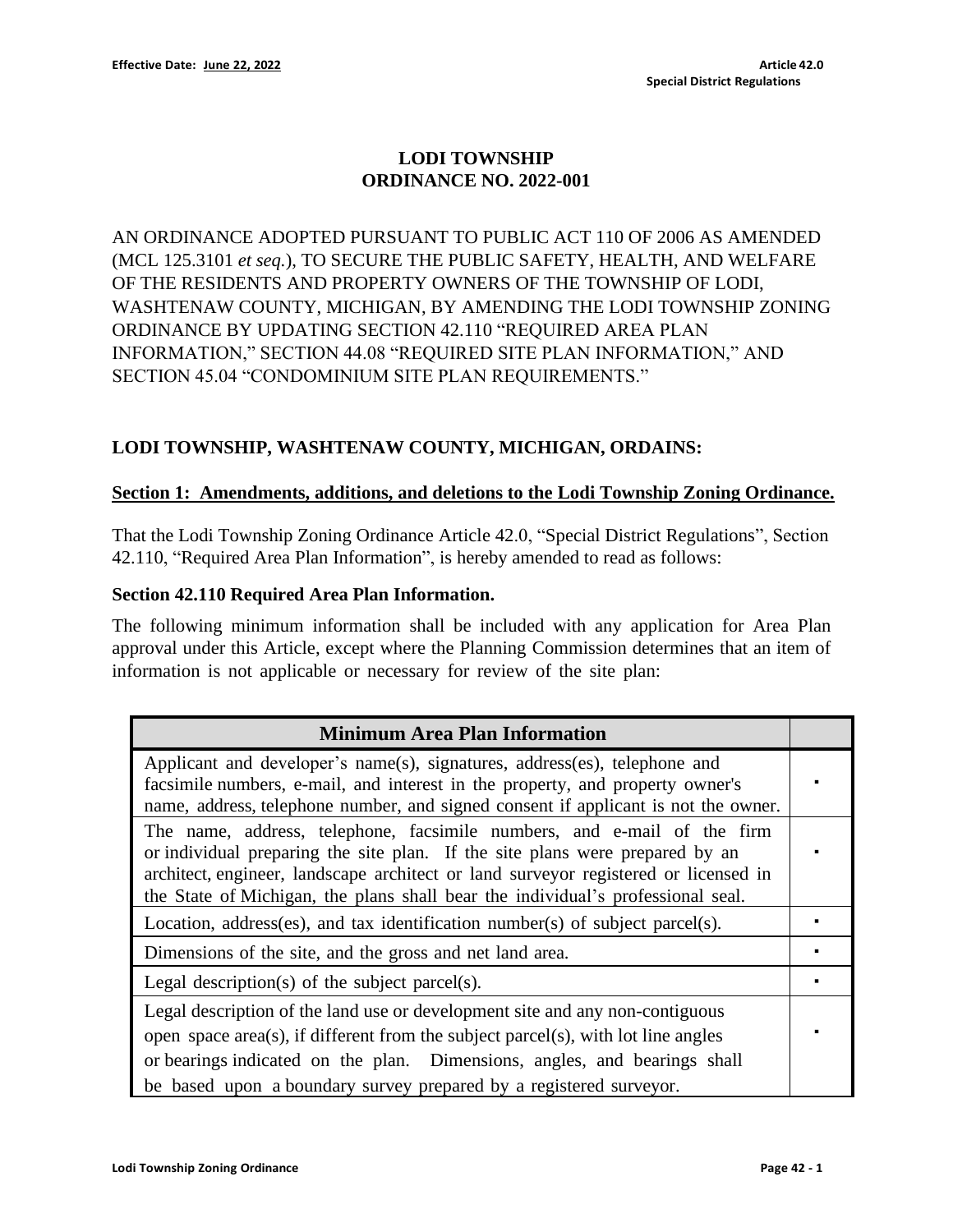| Description of applicant's intentions regarding selling or leasing of all or portions<br>of land and dwelling units or other structures.                                                                                    |  |
|-----------------------------------------------------------------------------------------------------------------------------------------------------------------------------------------------------------------------------|--|
| Gross and net dwelling unit density for residential projects.                                                                                                                                                               |  |
| General description of the number, size ranges, and types of proposed<br>dwelling units; and proposed facade materials.                                                                                                     |  |
| A detailed use statement describing proposed use(s); including land or<br>building areas for each use, number of units, number of anticipated employees, or<br>other applicable information to verify Ordinance compliance. |  |
| Preliminary and final site plans shall be drawn to an engineer's scale not greater<br>than 1:50 and appropriate for the required sheet size of 24 inches by 36 inches.                                                      |  |
| For a large development shown in sections on multiple sheets, one overall composite<br>sheet shall be provided for clarity.                                                                                                 |  |
| Draft of Area Plan agreement or statement.                                                                                                                                                                                  |  |
| Vicinity map showing the general location of the site.                                                                                                                                                                      |  |
| Scale, north arrow, initial plan date, and any revision date(s).                                                                                                                                                            |  |
| Existing zoning classification(s) for the subject parcel(s) and surrounding<br>parcels (including across road rights-of-way).                                                                                               |  |
| Owners' names, existing uses, and location of structures, drives, and improvements<br>on surrounding parcels (including across rights-of-way).                                                                              |  |
| Identification of all adjacent property in which the applicant(s), developer(s),<br>or owner(s) have an ownership interest.                                                                                                 |  |
| Dimensions of all property boundaries and interior lot lines.                                                                                                                                                               |  |
| Location of existing structures, fences, and driveways on the subject property,<br>with notes regarding their preservation or alteration.                                                                                   |  |
| Location of existing walls, signs, utility poles and towers, pipelines,<br>excavations, bridges, culverts, and other site features on the subject property, with<br>notes regarding their preservation or alteration.       |  |
| Identification of general location(s) and area(s) of each development phase.                                                                                                                                                |  |
| Location, outline, ground floor area, and height of proposed structures; and of<br>existing structures to remain on-site.                                                                                                   |  |
| Conceptual drawings of exterior building façades for principal buildings and<br>building additions, drawn to an appropriate scale.                                                                                          |  |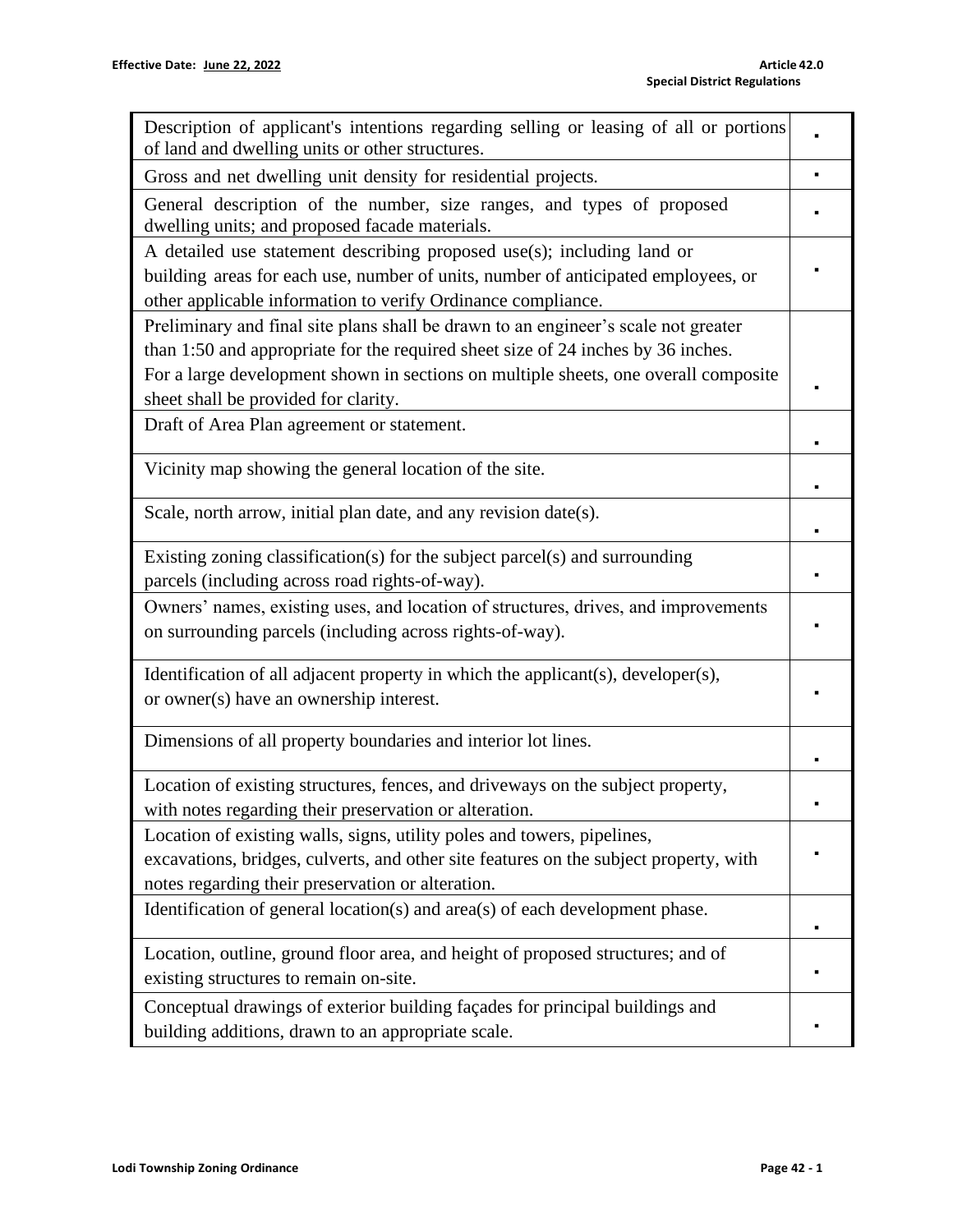| Locations, layout, surface type, centerlines, road pavement and right-of-way<br>widths, and indication of public or private road status for all existing and proposed<br>roads and access drives serving the site.                                                             |  |
|--------------------------------------------------------------------------------------------------------------------------------------------------------------------------------------------------------------------------------------------------------------------------------|--|
| Conceptual locations, layout, and surface type for all parking lots, sidewalks,<br>and pedestrian pathways within and accessing the site.                                                                                                                                      |  |
| A Natural Features Determination, with a general description and<br>preliminary delineation of existing natural features on and abutting the site, per<br>Section 54.08 (Natural Features Protection and Preservation).                                                        |  |
| Outdoor open space and recreation areas; location, area, and dimensions.                                                                                                                                                                                                       |  |
| Location and size of required landscape strips, if applicable.                                                                                                                                                                                                                 |  |
| General layout of existing and proposed water supply systems, sanitary sewerage<br>or septic systems, and stormwater management facilities.                                                                                                                                    |  |
| General areas of intended filling or cutting.                                                                                                                                                                                                                                  |  |
| Other information as requested by the Township Planner or Planning Commission<br>to verify compliance with the standards and conditions imposed by this Ordinance,<br>the policies of the Township Master Plan, and other applicable Township ordinances<br>or state statutes. |  |

That the Lodi Township Zoning Ordinance Article 44.0, "Site Plan Review", Section 44.08, "Required Site Plan Information", is hereby amended to read as follows:

### **Section 44.08 Required Site Plan Information.**

The following minimum information shall be included with any application for site plan approval, except where the Planning Commission determines that an item of information is not applicable or necessary for review of the site plan:

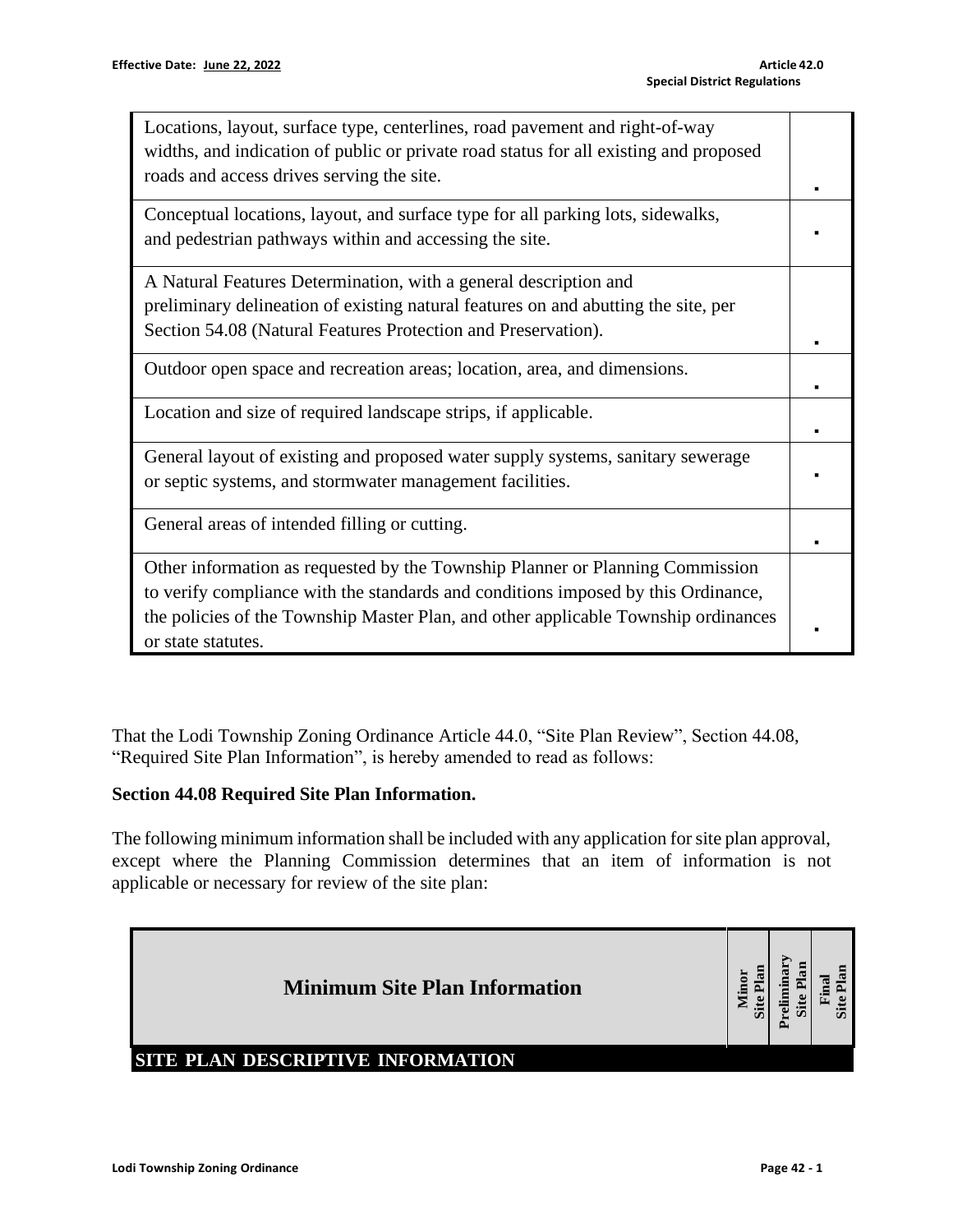| Applicant and developer's name(s), signatures, address(es), telephone<br>and facsimile numbers, e-mail, and interest in the property, and<br>property owner's name, address, telephone number, and signed consent<br>if applicant is not the owner.                                                                                  |           |  |
|--------------------------------------------------------------------------------------------------------------------------------------------------------------------------------------------------------------------------------------------------------------------------------------------------------------------------------------|-----------|--|
| The name, address, telephone, facsimile numbers, and e-mail of the firm<br>or individual preparing the site plan. If the site plans were prepared by<br>an architect, engineer, landscape architect or land surveyor registered<br>or licensed in the State of Michigan, the plans shall bear the<br>individual's professional seal. |           |  |
| Location, address(es), and tax identification number(s) of subject parcel(s).                                                                                                                                                                                                                                                        |           |  |
| Dimensions of the site, and the gross and net land area.                                                                                                                                                                                                                                                                             | $\bullet$ |  |
| Legal description(s) of the subject parcel(s).                                                                                                                                                                                                                                                                                       |           |  |
| Legal description of the land use or development site and any<br>non-contiguous open space area(s), if different from the subject parcel(s),<br>with lot line angles or bearings indicated on the plan. Dimensions,<br>angles, and bearings shall be based upon a boundary survey prepared by<br>a registered surveyor.              |           |  |
| Draft details of existing and proposed covenants or other restrictions<br>imposed upon land or buildings, including bylaws, deed restrictions,<br>and articles of incorporation for a cooperative, condominium, or<br>homeowners' association.                                                                                       |           |  |
| Details of existing and proposed covenants or other restrictions<br>imposed upon land or buildings, including bylaws, deed restrictions, and<br>articles of incorporation for a cooperative, condominium, or homeowners'<br>association.                                                                                             |           |  |
| Description of applicant's intentions regarding selling or leasing of all<br>or portions of land and dwelling units or other structures.                                                                                                                                                                                             |           |  |
| Gross and net dwelling unit density for residential projects.                                                                                                                                                                                                                                                                        |           |  |
| General description of the number, size ranges, and types of<br>proposed dwelling units; and proposed facade materials.                                                                                                                                                                                                              |           |  |
| A schedule of the number, sizes (bedrooms, floor areas), and types<br>of dwelling units, and lot area per dwelling unit.                                                                                                                                                                                                             |           |  |
| A detailed use statement describing proposed use $(s)$ ; including land or<br>building areas for each use, number of units, number of anticipated<br>employees, or other applicable information to verify Ordinance compliance.                                                                                                      |           |  |
| SITE PLAN DATA AND NOTES                                                                                                                                                                                                                                                                                                             |           |  |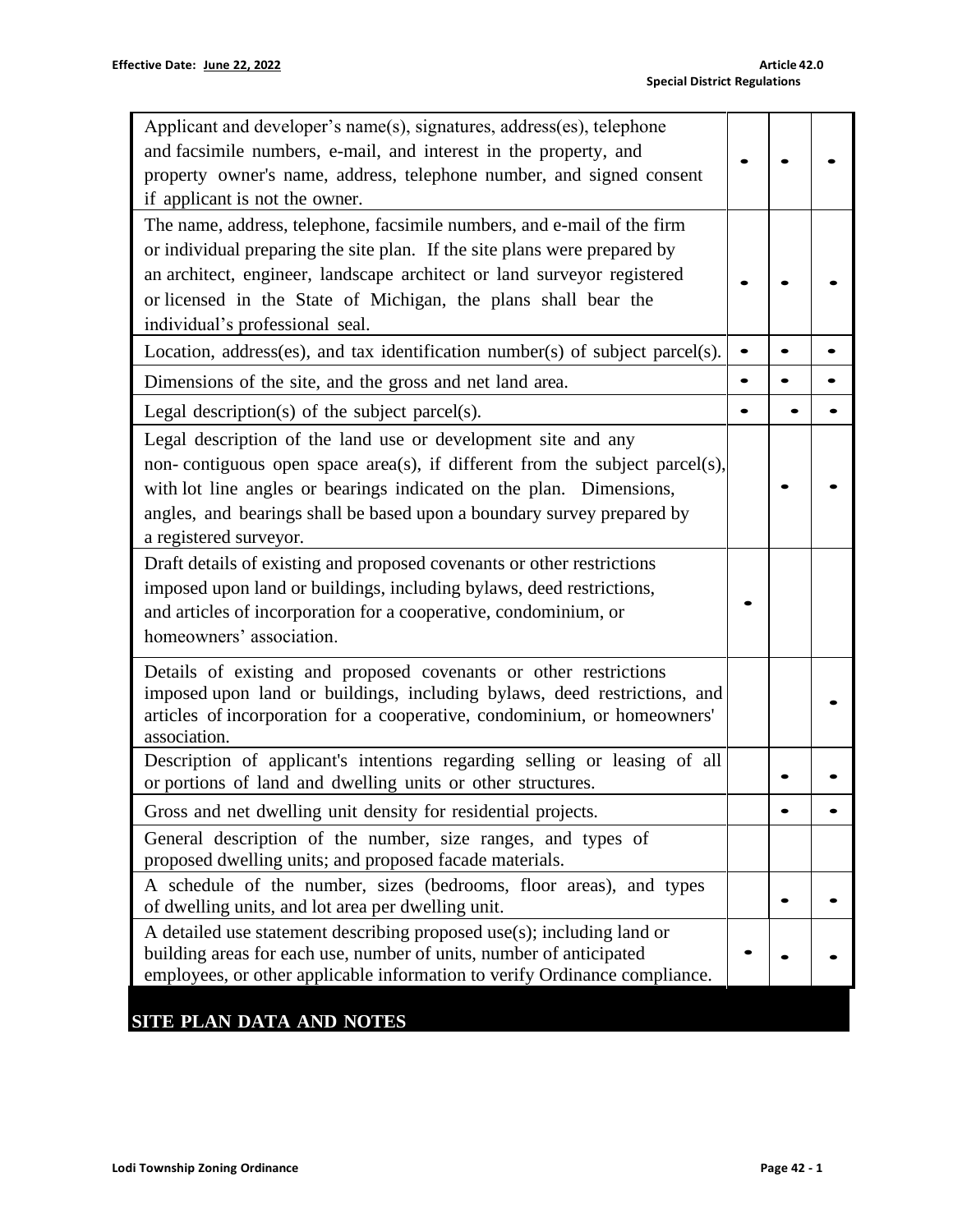| Minor site plans shall be drawn to a scale appropriate for a sheet size<br>between 8.5 inches by 11 inches (minimum) and 24 inches by 36 inches<br>(maximum); and of such accuracy that the Planning Commission can<br>readily interpret the plan.                                                    |           |  |
|-------------------------------------------------------------------------------------------------------------------------------------------------------------------------------------------------------------------------------------------------------------------------------------------------------|-----------|--|
| Preliminary and final site plans shall be drawn to an engineer's scale not<br>greater than 1:50 and appropriate for the required sheet size of 24 inches<br>by 36 inches. For a large development shown in sections on<br>multiple sheets, one overall composite sheet shall be provided for clarity. |           |  |
| Vicinity map showing the general location of the site.                                                                                                                                                                                                                                                |           |  |
| Scale, north arrow, initial plan date, and any revision date(s).                                                                                                                                                                                                                                      |           |  |
| Existing zoning classification(s) for the subject parcel(s) and<br>surrounding parcels (including across road rights-of-way).                                                                                                                                                                         |           |  |
| Owners' names, existing uses, and location of structures, drives,<br>and improvements on surrounding parcels (including across rights-of-<br>way).                                                                                                                                                    |           |  |
| Identification of all adjacent property in which the<br>applicant(s),<br>developer(s), or owner(s) have an ownership interest.                                                                                                                                                                        |           |  |
| Dimensions of all property boundaries and interior lot lines.                                                                                                                                                                                                                                         |           |  |
| Percentage of lot coverage, total ground floor area, and floor area ratio.                                                                                                                                                                                                                            |           |  |
| Calculations for parking and other applicable Ordinance requirements.                                                                                                                                                                                                                                 |           |  |
| <b>EXISTING CONDITIONS</b>                                                                                                                                                                                                                                                                            |           |  |
| Location of existing structures, fences, and driveways on the<br>subject property, with notes regarding their preservation or alteration.                                                                                                                                                             |           |  |
| Location of existing walls, signs, utility poles and towers, pipelines,<br>excavations, bridges, culverts, and other site features on the subject<br>property, with notes regarding their preservation or alteration.                                                                                 |           |  |
| <b>SITE PLAN DETAILS</b>                                                                                                                                                                                                                                                                              |           |  |
| Delineation of required yards, setback areas, and transition strips.                                                                                                                                                                                                                                  |           |  |
| Identification of general location(s) and area(s) of each development phase.                                                                                                                                                                                                                          | $\bullet$ |  |
| Planned construction program and schedule for each development phase.                                                                                                                                                                                                                                 |           |  |
| Location, width, purpose, and description of all existing and proposed<br>easements and rights-of-way on or adjacent to the site.                                                                                                                                                                     |           |  |
| Location, type, area, height, and lighting specifications of proposed signs.                                                                                                                                                                                                                          |           |  |
| An exterior lighting plan with all existing and proposed lighting locations,<br>heights from grade, specifications, lamps types, and methods of shielding.                                                                                                                                            |           |  |
| Location, area, and dimensions of any outdoor sales, display or storage areas.                                                                                                                                                                                                                        |           |  |
| Location of proposed outdoor waste receptacle enclosures; with size,<br>elevation, and vertical cross-section showing materials and dimensions.                                                                                                                                                       |           |  |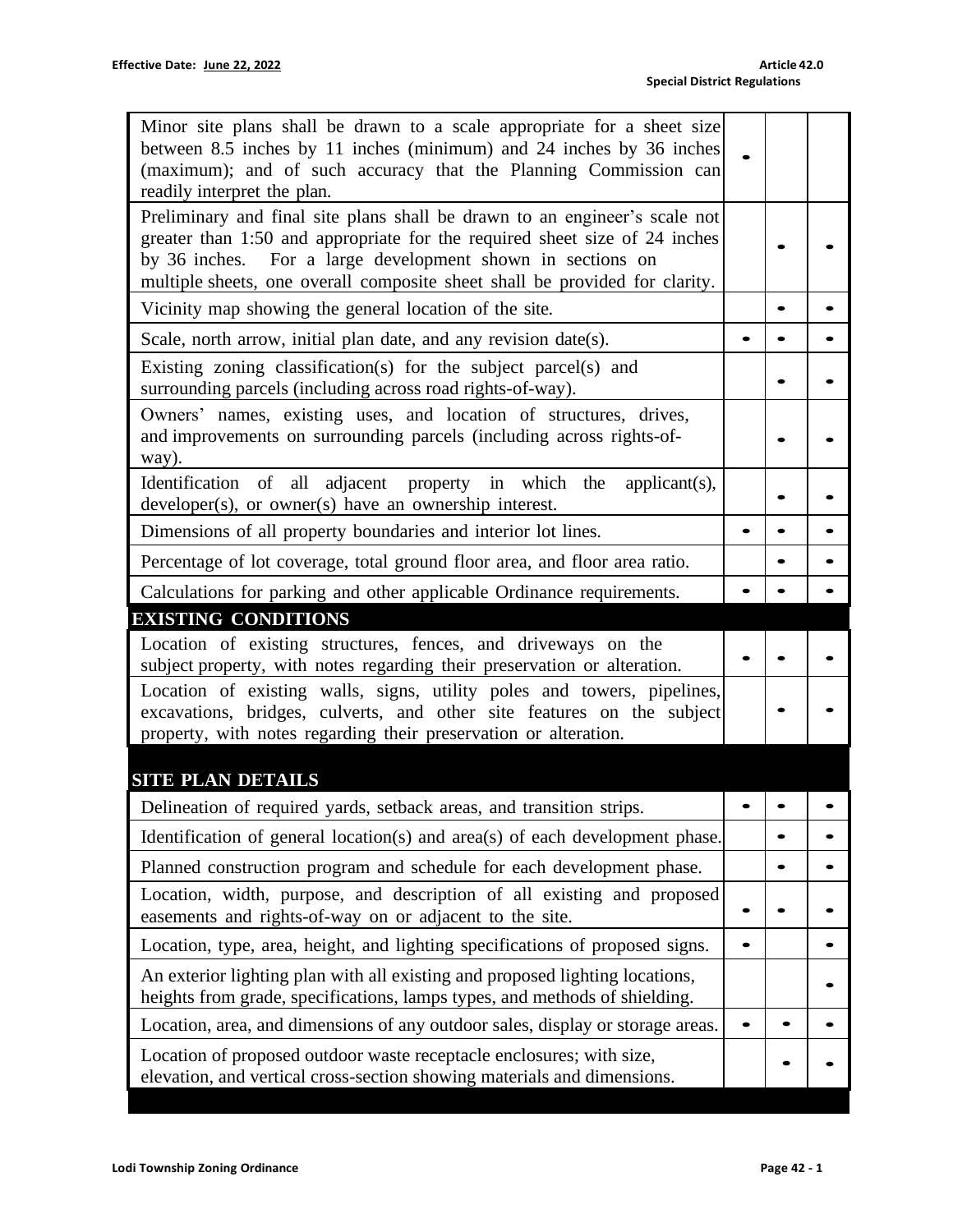| <b>BUILDING DESIGN AND ORIENTATION</b>                                           |  |  |
|----------------------------------------------------------------------------------|--|--|
| Location, outline, ground floor area, and height of proposed structures;         |  |  |
| and of existing structures to remain on-site.                                    |  |  |
| Dimensions, number of floors, and gross and net floor area of                    |  |  |
| proposed principal buildings; and of existing principal buildings to             |  |  |
| remain on-site.                                                                  |  |  |
| Separation distances between adjacent buildings, and between buildings           |  |  |
| and adjacent lot boundaries.                                                     |  |  |
| Conceptual drawings of exterior building façades for principal buildings         |  |  |
| and building additions, drawn to an appropriate scale.                           |  |  |
| Detailed exterior building façade elevation drawings for all proposed            |  |  |
| dwellings, principal buildings, and additions, drawn to an appropriate scale     |  |  |
| and indicating types, colors, and dimensions of finished wall materials.         |  |  |
| Finished floor elevations and contact grade elevations for proposed principal    |  |  |
| buildings and existing principal buildings to remain on-site, referenced to a    |  |  |
| common datum acceptable to the Township Engineer.                                |  |  |
| <b>ACCESS AND CIRCULATION</b>                                                    |  |  |
| Locations, layout, surface type, centerlines, road pavement and right-of-        |  |  |
| way widths, and indication of public or private road status for all              |  |  |
| existing and                                                                     |  |  |
| proposed roads and access drives serving the site.                               |  |  |
| Conceptual locations, layout, and surface type for all parking lots,             |  |  |
| sidewalks, and pedestrian pathways within and accessing the site.                |  |  |
| Locations and dimensions of vehicle access points, and distances between         |  |  |
| adjacent or opposing driveways and road intersections.                           |  |  |
| Details of the location, width, and paving of proposed sidewalks and             |  |  |
| pedestrian ways, including alignment, cross section, connections to existing     |  |  |
| or planned off-site facilities, and easement or right-of-way dedications.        |  |  |
| Parking space dimensions, pavement markings, and traffic control                 |  |  |
| signage.                                                                         |  |  |
| Parking space angles; maneuvering aisle, island, and median dimensions;          |  |  |
| surface type; fire lanes; drainage patterns; location of loading areas; and      |  |  |
| typical cross-section showing surface, base, and sub-base materials.             |  |  |
| Identification of the proposed name(s) for new public or private                 |  |  |
| road(s) serving the site.                                                        |  |  |
| Spot elevations for existing roads on and adjacent to the subject parcel(s),     |  |  |
| including surface elevations at intersections with the internal roads and drives |  |  |
| serving the proposed development; curve-radii and road grades; location and      |  |  |
| details of curbs, and turning lanes; and typical road cross                      |  |  |
| sections showing surface, base, and sub-base materials and dimensions.           |  |  |
| AND ADEN                                                                         |  |  |

## **NATURAL FEATURES AND OPEN SPACE AREAS**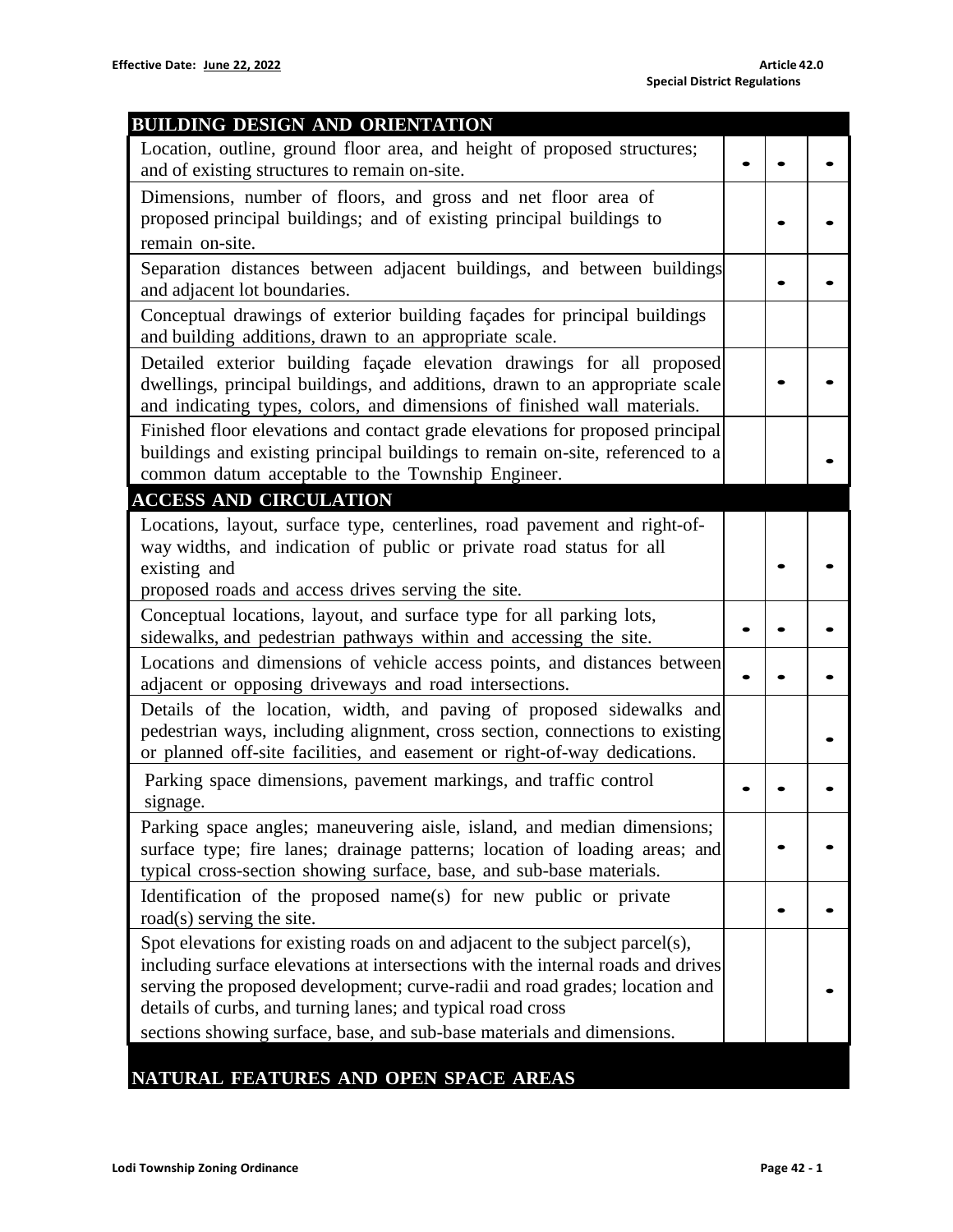| A Natural Features Determination, with a general description and<br>preliminary delineation of existing natural features on and abutting the<br>site, per Section 54.08 (Natural Features Protection and Preservation).                                                   |  |  |
|---------------------------------------------------------------------------------------------------------------------------------------------------------------------------------------------------------------------------------------------------------------------------|--|--|
| A Natural Features Impact Statement, with details of all existing natural<br>features on the site; indications of features to be preserved, removed, or<br>altered; and proposed mitigation measures per Section 54.08 (Natural<br>Features Protection and Preservation). |  |  |
| Outdoor open space and recreation areas; location, area, and dimensions.                                                                                                                                                                                                  |  |  |
| Description of the organization that will own and maintain open space<br>and recreation areas, and a long-term maintenance plan for such areas.                                                                                                                           |  |  |
| SCREENING AND LANDSCAPING                                                                                                                                                                                                                                                 |  |  |
| Location and size of required landscape strips, if applicable.                                                                                                                                                                                                            |  |  |
| General layout of proposed landscaping and screening<br>improvements; including plantings, topographic changes, and similar<br>features.                                                                                                                                  |  |  |
| A detailed landscape plan, including location, size, quantity and type<br>of proposed plant materials and any existing plant materials to be<br>preserved.                                                                                                                |  |  |
| Planting list for all landscape materials, with the method of<br>installation, botanical and common name, quantity, size, and height at<br>planting.                                                                                                                      |  |  |
| Landscape maintenance plan, including notes regarding replacement of<br>dead or diseased plant materials.                                                                                                                                                                 |  |  |
| Proposed fences, walls, and other screening devices, including typical<br>cross section, materials, and height above grade.                                                                                                                                               |  |  |
| Screening methods for any waste receptacle areas, ground-mounted<br>generators, transformers, mechanical (HVAC) units, and similar devices.                                                                                                                               |  |  |
| UTILITIES, STORMWATER MANAGEMENT, AND GRADING                                                                                                                                                                                                                             |  |  |
| General layout of existing and proposed water supply systems,<br>sanitary sewerage or septic systems, and stormwater management<br>facilities.                                                                                                                            |  |  |
| Location and size or capacity of the existing and proposed potable water<br>supply and sewage treatment and disposal facilities serving the site.                                                                                                                         |  |  |
| Location, size, and slope of proposed detention or retention ponds;<br>and location and size of underground tanks and drain lines where<br>applicable.                                                                                                                    |  |  |
| Layout, line sizes, inverts, hydrants, flow patterns, and location of manholes<br>and catch basins for proposed sanitary sewer and water supply systems.                                                                                                                  |  |  |
| Calculations for capacity of stormwater management and drainage facilities.                                                                                                                                                                                               |  |  |
| Location and size of existing and proposed telephone, gas, electric, and<br>similar utility lines and surface-mounted equipment.                                                                                                                                          |  |  |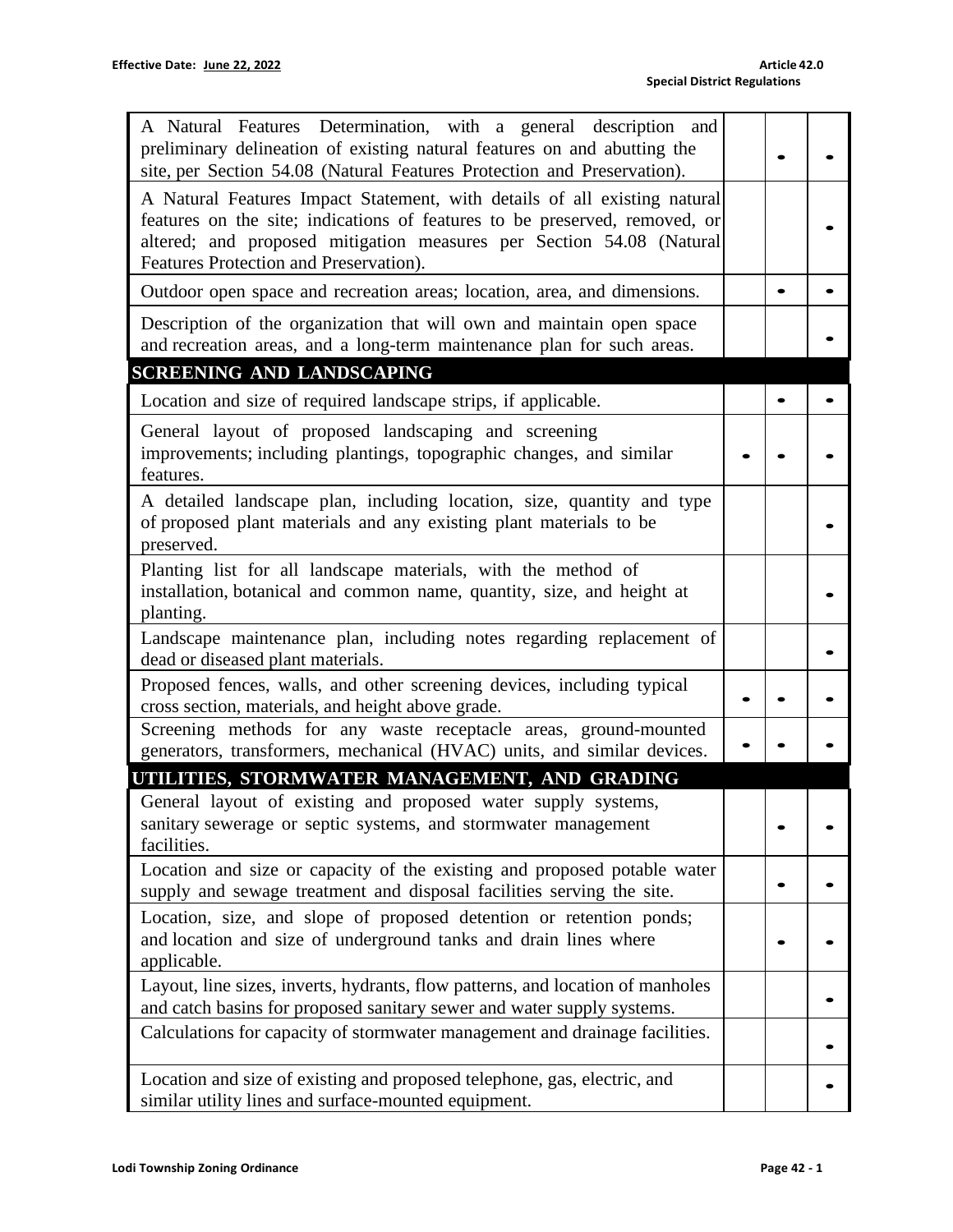| General areas of intended filling or cutting.                                                                                                                                                                                                                                                                                                                                               |  |  |
|---------------------------------------------------------------------------------------------------------------------------------------------------------------------------------------------------------------------------------------------------------------------------------------------------------------------------------------------------------------------------------------------|--|--|
| A detailed grading plan, with details of proposed filling or cutting, existing<br>and proposed topography at a minimum of two (2) foot contour levels,<br>stormwater runoff drainage patterns, and a general description of grades<br>within 100 feet of the site. All finished contour lines are to be connected to<br>existing contour lines within the site or at the parcel boundaries. |  |  |
| Locations, dimensions, and materials of proposed retaining walls, with fill<br>materials and typical vertical sections.                                                                                                                                                                                                                                                                     |  |  |
| Description of measures to control soil erosion and sedimentation during<br>construction operations, and until permanent groundcover is established.                                                                                                                                                                                                                                        |  |  |
| ADDITIONAL REQUIRED INFORMATION                                                                                                                                                                                                                                                                                                                                                             |  |  |
| Other information as requested by the Township Planner or<br>Planning Commission to verify compliance with the standards and<br>conditions imposed<br>by this Ordinance, the policies of the Township Master Plan, and<br>other applicable Township ordinances or state statutes.                                                                                                           |  |  |

That the Lodi Township Zoning Ordinance Article 45.0, "Condominium Regulations", Section 45.04, "Condominium Site Plan Requirements", is hereby amended to read as follows:

### **Section 45.04 Condominium Site Plan Requirements.**

Prior to recording of the Master Deed of the condominium project as required by Section 72 of the Condominium Act, each condominium project shall be subject to review and approval of preliminary and final condominium site plans in accordance with the requirements of this Ordinance. Pursuant to authority granted by Section 141 of the Condominium Act, review and approval of site plans for all condominium projects shall be subject to the procedures and standards of Article 44.0 (Site Plan Review), and the following:

### **A. Preliminary Condominium Site Plan Requirements.**

- 1. A preliminary condominium site plan shall be filed for approval at the time the notice of proposed action is filed with the Township per Section 71 of the Condominium Act. The preliminary site plan shall include all information required for preliminary site plans per Section 44.08 (Required Site Plan Information).
- 2. Drafts of condominium documents, including bylaws, deed restrictions, articles of incorporation and other covenants or restrictions proposed to be imposed upon land or buildings shall be submitted with the preliminary condominium site plan in accordance with Section 44.08 (Required Site Plan Information).

### **B. Final Condominium Site Plan Requirements.**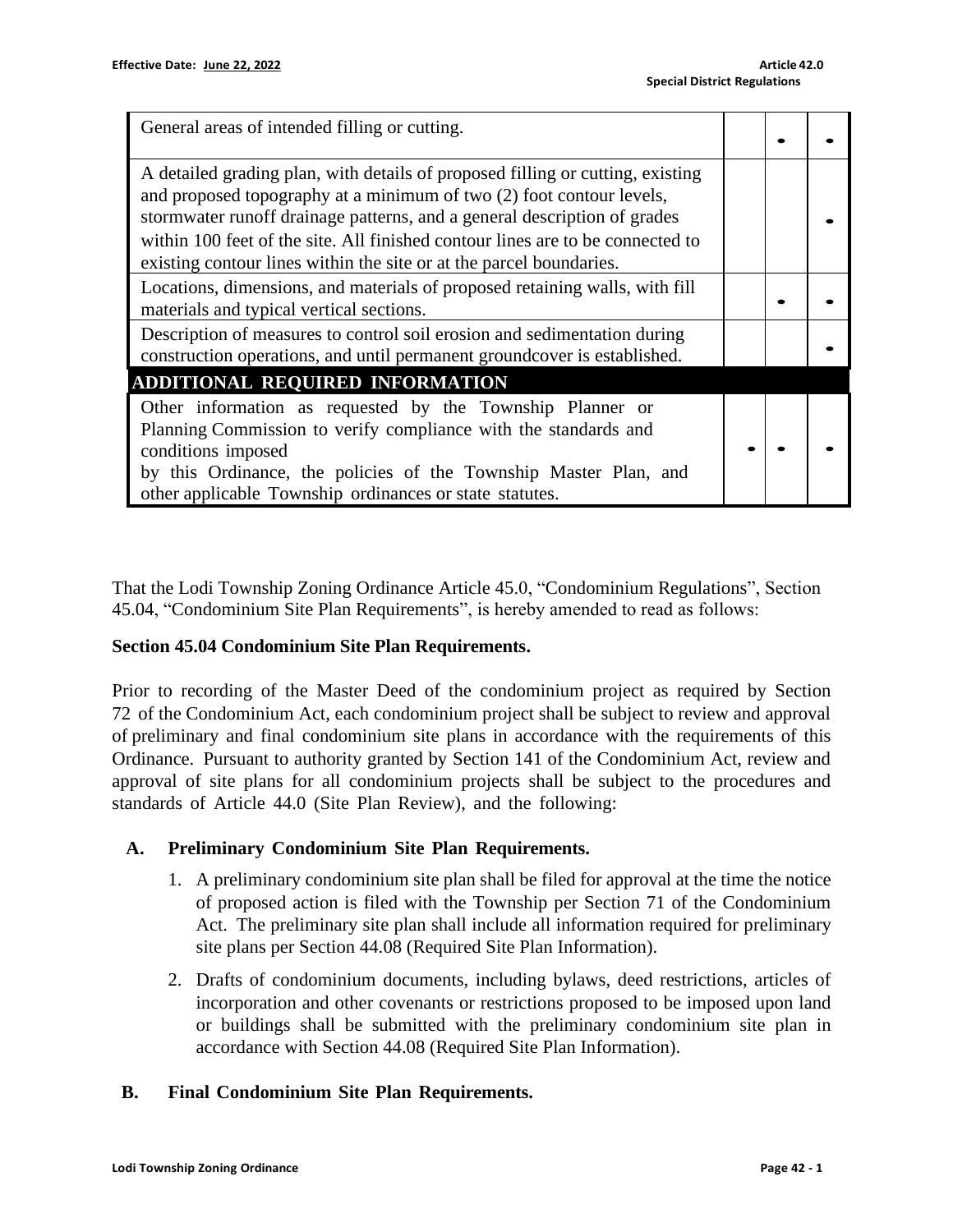- 1. The final condominium site plan shall include all information required for final site plans per Section 44.08 (Required Site Plan Information), and all information required by the Condominium Act.
- 2. Condominium documents, including bylaws, deed restrictions, articles of incorporation and other covenants or restrictions to be imposed upon land or buildings shall be submitted with the final condominium site plan in accordance with Section 44.08 (Required Site Plan Information).

## **C. Site Condominium Projects.**

In the case of a site condominium project that consists only of condominium lots and not buildings or other structures at the time of plan review, the location and dimensions of the condominium lots, building envelopes, and required yards shall be shown on the preliminary and final site plans. Principal buildings or detached dwellings on proposed condominium lots may be shown on the site plans, but shall not be required for site condominium project approval.

## **Section 2: Repeal and Savings Clause.**

All ordinances and amendments thereto that are in conflict with this Ordinance are hereby repealed. However, the Lodi Township Zoning Ordinance, except as herein or heretofore amended, shall remain in full force and effect. The amendments provided herein shall not abrogate or affect any offense or act committed or done, or any penalty or forfeiture incurred, or any pending fee, assessments, litigation, or prosecution of any right established, occurring prior to the effective date hereof.

### **Section 3: Severability.**

If any clause, sentence, paragraph or part of this Ordinance shall for any reason be finally adjudged by any court of competent jurisdiction to be invalid, such judgment shall not affect, impair or invalidate the remainder of this Ordinance but shall be confined in its operation to the clause, sentence, paragraph or part thereof directly involved in the controversy in which such judgment is rendered.

### **Section 4: Effective Date.**

The ordinance changes shall take effect seven days after the publication of the notice of adoption unless petition procedures are initiated under MCL 125.3402. If petition procedures are initiated, the ordinance shall take effect in accordance with MCL 125.3402.

Jan Godek, Township Supervisor

\_\_\_\_\_\_\_\_\_\_\_\_\_\_\_\_\_\_\_\_\_\_\_\_\_\_\_\_